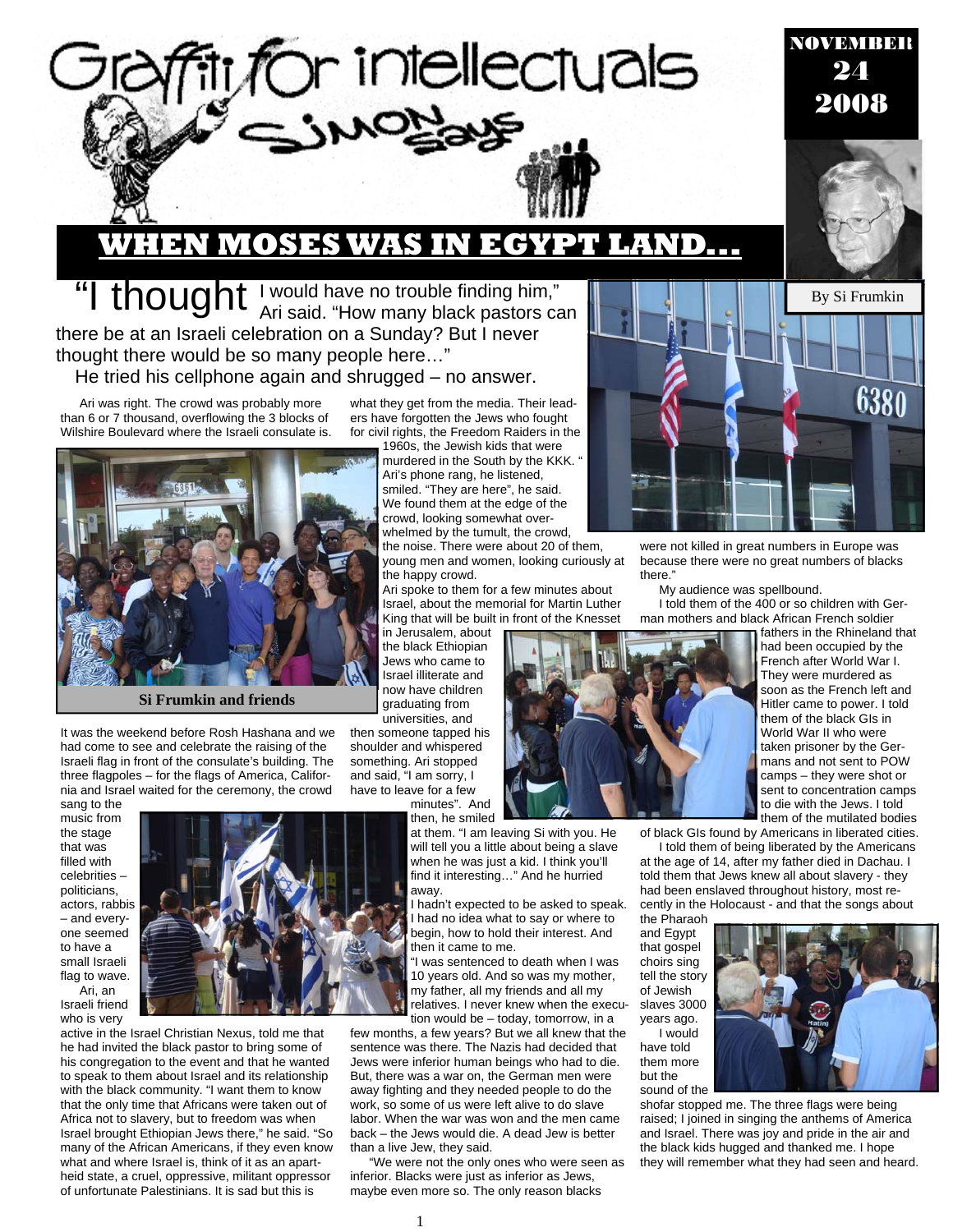## **RISING AMBITIONS, SINKING POPULATIONS**  Nicholas Eberstadt, New York Times, October 25, 2008

A RISING POWER TODAY, AND WILL BE DOING A LOT MORE RISING IN THE DECADES AHEAD. AT LEAST THIS IS WHAT WE HEAR NOWADAYS FROM pundits, Western intelligence services, presidential candidates and, of course, Russian officials themselves.

The Kremlin's own supreme confidence in this vision of the Russian future was captured nicely by its announcement last year that it expects to be the world's fifth largest economy in 2020, along with China, India, Japan and the United States. Despite the current global economic crisis, Russian officials are still predicting continuing rapid growth for their nation; Prime Minister Vladimir Putin is even talking of a robust 5.5 percent growth rate for Russia for the coming year.

To international audiences transfixed by Moscow's military swaggering in Georgia or dazzled by the newfound oil wealth of the

Russian petro-state and its billionaires, this notion of an unstoppable Russian ascent may seem plausible, even compelling. To anyone who pays attention to population trends, however, it is absurd.

Russia is in the midst of a genuine demo-

graphic disaster from which its rulers have no obvious exit strategy. Although the Russia's fortunes (and the Kremlin's ambitions) have waxed on a decade of windfall profits from oil and gas, the human foundations of the Russian nation — the ultimate sources of the country's wealth and power — are in increasingly parlous straits.

Despite net immigration since the end of Communism, the Russian Federation's population is nearly seven million people smaller today than at the start of 1992. In the post-Soviet era, Russia has seen three deaths for every two births. Despite a "baby bonus" scheme unveiled by the Kremlin two years ago and a small rise in the birth rate, deaths outnumbered births in Russia by over 250,000 in the first half of 2008.

Russia's health situation today is a disaster — substantially worse than during the Mikhail Gorbachev years or even the Leonid Brezhnev era. In 2006, overall life expectancy in Russia, at fewer than 67 years, was actually lower than it had been at the end of the 1950s, nearly half a century earlier. For a literate, urbanized society during peacetime, such a monumental public health failure is an extraordinary historical anomaly. Russian life expectancy nowadays is about the same as India's, and life expectancy for Russian men, today barely over 60 years, is lower than for their counterparts in Pakistan.

Russia's great leap backwards in health is most severe for the country's workingage population. From 1965 to 2005, the death rate (that is, the number dying per 1,000 of population) for Russian men between the ages of 15 and 64 jumped by an average of more than 50 percent. Perhaps even more shocking, rates for working-age women in Russia rose by more than 30 percent during those same years.

Meanwhile, of course, workers in the rest of Europe (and for that matter in virtually all the rest of the modern world) were becoming progressively healthier and more robust. Nowadays, according to the inde-

pendent Human Mortality Database, a man from the Netherlands does not face the same risk of death as a 30-year-old man in Russia until that Dutchman is almost 60.

In and of themselves, these crippling health trends augur ill for Russia's productivity pros-

pects or economic outlook: it is unrealistic to expect Irish standards of living or rates of economic growth from a population facing Indian mortality schedules. But the economic implications of these trends may be even worse than they appear at first glance. Under current patterns, a 20-yearold man in Russia today stands less than even odds of making it to a notional retirement at age 65. (By contrast, five out of six similar American men can expect to reach their 65th birthday, and the chances are even better in Japan and most of Western Europe.)

With such a brutally high burden of premature mortality and such a radical foreshortening of working life, the cost-benefit calculus for higher education or additional training tilts against investments in knowledge and skills for the work force. Yet in the modern world economy, investments in "human capital" are one of the main engines for stimulating sustained economic growth and eliciting the general spread of national prosperity.

Because Russia's health crisis looks so utterly abnormal for an industrialized society, one might assume the problem could be quickly remedied through the usual methods: better living standards and more sensible medical policies from the Kremlin. But resolving the Russian health crisis will not be that easy. Russia's per capita income level has already risen by about 80

percent over the past decade (thanks largely to the oil and gas boom), yet this has hardly budged high mortality rates. The trouble is that in the pathological tangle that frames health conditions in modern Russia, the abnormal has become the new norm.

Russia's great killers today are not infectious diseases that might be cured with a pill or prevented through an injection. Instead, they are chronic and noncommunicable afflictions. According to the World Health Organization, Russia's death rates from cardiovascular diseases (mainly heart attacks and strokes) are roughly four times as high as in the European Union. Mortality from "external causes" (homicide, suicide, injury) is more than five times as high.

Even a highly effective medical policy cannot hope to control those sorts of epidemics swiftly. After all, heart disease reflects a lifetime's accumulation of insults on the victim's system. And those appalling human losses through injury stem from behavioral habits, including the country's long and deadly romance with the vodka bottle.

Given the "negative momentum" in Russian health trends today, gains over the coming generation may be grudging at best. Simply re-attaining their parents' survival prospects would count as a significant health advance for today's middle-aged Russians. But if Russian men "succeeded" in that quest, their life expectancy would still be barely 62 years — lower than the current estimated level in impoverished Bangladesh.

If projections by the United Nations Population Division come to pass, Russia's population will fall by 10 million more from now to 2020. Those same projections envision Russian life expectancy lagging ever further behind global averages by 2020 to 2025, in this view, overall life expectancy in Russia would actually be a year lower than average for the world's less-developed countries — with the men's expectancy nearly five years below the third world mean.

Demography may not be destiny, of course. But this is not a portrait of a successfully and rapidly developing economy — much less an emerging economic superpower.

*Nicholas Eberstadt is a resident scholar at the American Enterprise Institute and a senior adviser to the National Bureau of Asian Research.* 

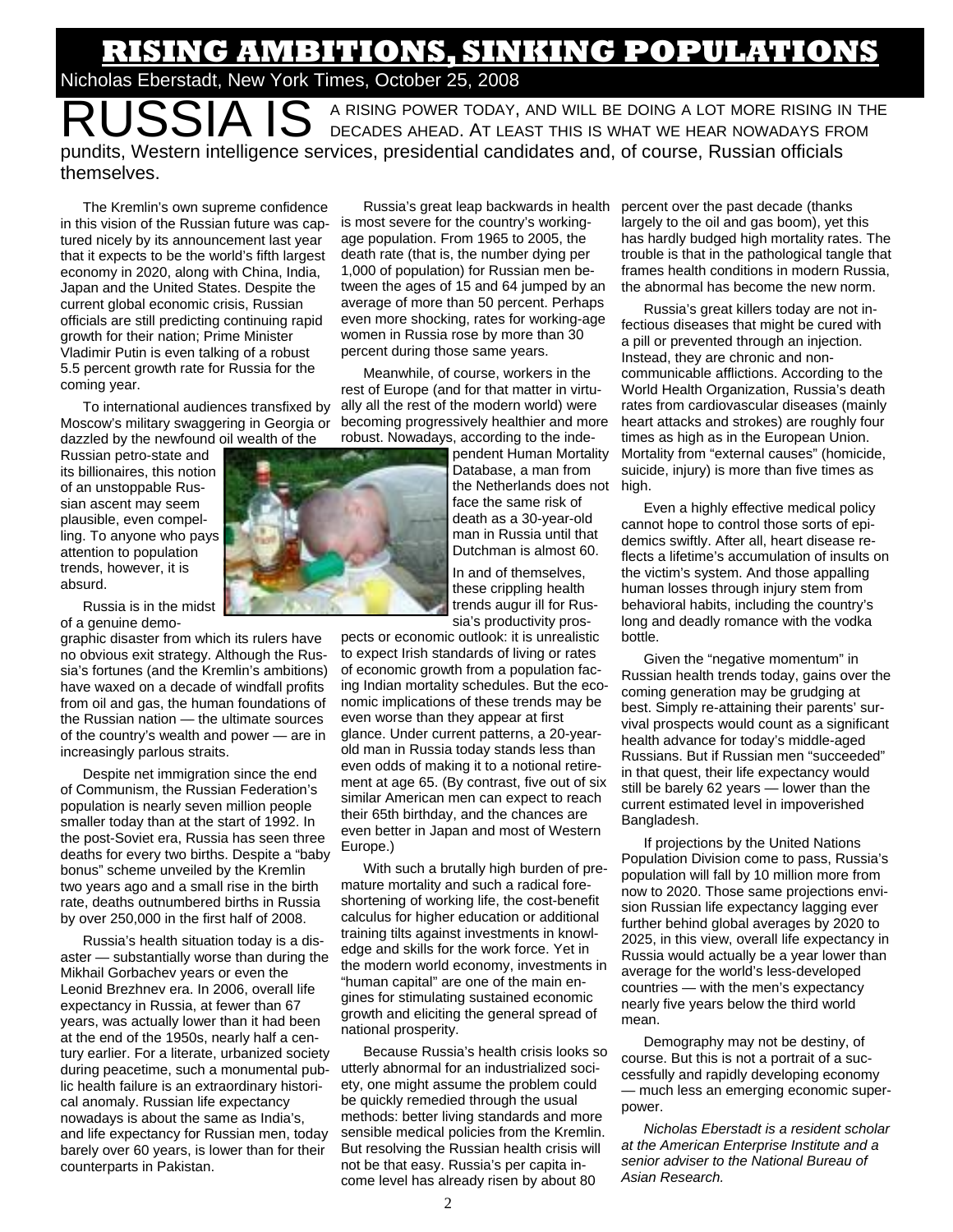**OBAMA'S CAR PUZZLE—**H. W. Jenkins, Wall Street Journal, 11/12/08

# You have in GM's Volt a perfect car of the Age of Obama -- or at least the NGN HONEY MOON OF OBAMA, BEFORE THE REALITY PRINCIPLE KICKS IN.

Even as GM teeters toward bankruptcy and wheedles for billions in public aid, its forthcoming plugin hybrid continues to absorb a big chunk of the company's product development budget. This is a car that, by GM's own admission, won't make money. It's a car that can't possibly provide a buyer with value commensurate with the resources and labor needed to build it. It's a car that will be unsalable without multiple handouts from government.

The first subsidy has already been written into law, with a \$7,500 tax handout for every buyer. Another subsidy is in the works, in the form of a mileage rating of 100 mpg -- allowing GM to make and sell that many more low-mileage SUVs under the cockamamie "fleet average" mileage rules.

Even so, the Volt will still lose money for GM, which expects to price the car at up to \$40,000.

We're talking about a headache of a car that will have to be recharged for six hours to give 40 miles of gasoline-free driving. What if you park on the street or in a public garage? Tough luck. The Volt also will have a small gas engine onboard to recharge the battery for trips of more than 40



miles. Don't believe press blather that it will get 50 mpg in this mode. Submarines and locomotives have operated on the same principle for a century. If it were so efficient in cars, they'd clog the roads by now. (That

GM allows the 50 mpg myth to persist in the press, and even abets it, only testifies to the company's desperation.)

Hardly mentioned is the fact that gasoline goes bad after a few months. If the Volt is used as intended, for daily trips of 40 miles or less, the car's tank will have to be

drained periodically and the gas disposed of.

The media have been terrible in explaining how the homegrown car companies landed in their present fix, when other U.S. manufacturers (Boeing, GE, Caterpillar) manage to survive and thrive in global competition. Critics beat up Detroit for

building SUVs and pickups (which earn profits) and scrimping on fuel-sippers (which don't). They call for management's head (fine -- but irrelevant).

*Get rid of CAFÉ? Reign in the UAW? Pressure the labor unions to be productive or else do it for less abroad? Interesting suggestions that may work but are they realistic?* 

These pre-mortems miss the point. Critics might more justifiably flay the Big Three for failing long ago to seek a showdown with the UAW to break its labor monopoly. In truth, though, politicians have repeatedly intervened to prevent the crisis that would finally settle matters.

The Carter administration rushed in with loan guarantees to keep Chrysler out of bankruptcy. The Reagan administration imposed quotas on Japanese imports to prop up GM. Both parties colluded in the fuel-economy loophole that allowed the passenger "truck" boom that kept Detroit's head above water during the '90s.

Barack Obama and Nancy Pelosi now want to bail out Detroit once more, while mandating that the Big Three build "green" cars. If consumers really wanted green cars, no mandate would be necessary. Washington here is just marching Detroit deeper into an unsustainable business

> model, requiring ever more interventions in the future.

The Detroit Three will not bounce back until they're free to buy labor in a competitive marketplace as their rivals do. In the meantime, private money, even in bank-

ruptcy, almost certainly will not be available to refloat GM and colleagues. Nationalization, with or without a Chapter 11 filing, is probably inevitable -- but still won't make them competitive.

History seldom affords such perfect analogies: In 1968, the Penn Central merger (a proxy for GM-Chrysler) was

touted as a fix for a sagging rail business. In two years, the company was in bankruptcy. When a judge couldn't find new lenders, Washington absorbed them into government-owned Conrail, but the death spiral continued. Finally, Congress passed the deregulatory Staggers Act, which overnight gave the rail industry back its future. Conrail was triumphantly reprivatized in 1987.

We're about to replay this ordeal with the auto industry. Let's at least give ourselves a chance to be successful on the first try.

The simplest step forward would be to get rid of the "two fleet rule," devised by Congress's fuel-mileage managers to keep Detroit making small econoboxes in highcost UAW factories. Dumping the rule would force the UAW to compete directly inside each company for jobs against cheaper workers abroad.

Even better would be to dump CAFE altogether. If Congress really thinks con-

sumers must be encouraged to use less gas, replace it with an intellectually honest gas tax. Mr. Obama promised to transcend the old stalemates -



- let him begin with the 30-year-old fraud that our fuel-economy rules represent.

He ran a brilliant campaign, but his programmatic prescriptions amounted to handwaving designed to capture the presidency rather than tell voters what really to expect. This may have been a virtue in campaigning but it becomes a handicap in governing. The public now has no idea what to expect -- except miracles, reconciling all opposites, turning all hard choices into gauzy win-wins. Thanks to Detroit, his honeymoon is about to end before it begins.

*Holman W. Jenkins Jr. is a member of the editorial board of The Wall Street Journal and writes editorials and the weekly Business World column.*